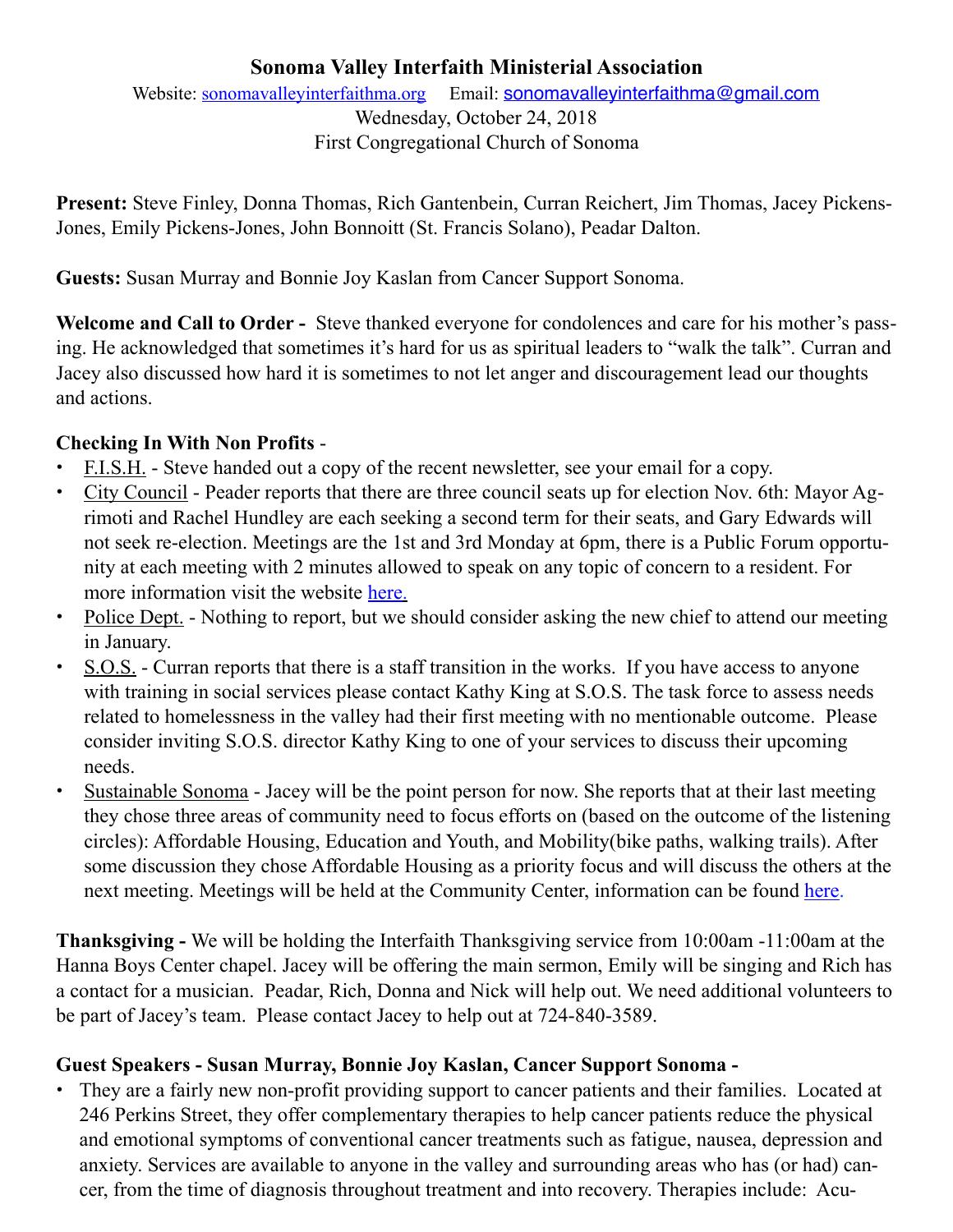puncture, Oncology Massage, Lymphatic Massage, Naturopathic Counseling, Jin Shin Jyutsu (Japanese Acupressure), Ayurvedic Consultations, Craniosacral Therapy, and Reflexology.

- Started 4 years ago in the Sonoma Valley Hospital and were almost forced to close. Read their story [here.](https://www.cancersupportsonoma.com/about-cancer-support-sonoma/) They struggle each month with overhead costs but continue to be there for the approximately 100 patients they see each month who are so grateful for them.
- We currently do not have an oncologist in Sonoma and patients need to find family and friends to take them out of town for treatments and services which is often difficult and exhausting. Bonnie was a patient and feels that Cancer Support Sonoma save her life. They hear from patients weekly who say the same. They say they feel comfortable and supported there amongst those in the same situation. Having to go to various offices out of town creates a stressful and more isolated situation.
- These two women are passionate about getting the word out that they are in need of volunteers and funding. The grants they receive pay for services but not rent/utilities.
- We are all touched in some way by cancer, we have ourselves experienced it or know someone who has. Surely in this community of giving there is room for financial support and increased volunteers. Please mention them at your services for those in need of their offerings and for those who can possibly help out. They will also come speak at your services, women's/men's clubs or other gatherings and events.
- They will be attending the Community Health Fair at Sassarini School on Saturday, November 10th. More information [here.](https://www.svh.com/event/sonoma-valley-community-health-fair-healthy-mind-healthy-life/?instance_id=1644)
- To contact them or for more information or to donate visit their website [here.](https://www.cancersupportsonoma.com/)

# **Good and Welfare -**

- **•** Curran and Steve will co-officiate the All Souls Remembrance Service, November 1st, 7pm at First Congregational Church of Sonoma. This will also be a candlelight vigil for the Jewish community.
- **•** Steve reports that the Thursday radio show has updated the weekly themes for an 18 week rotation. Any ideas for topics are also welcome, you are encouraged to attend or call in for the first 20 minute segment or the whole hour, please email Steve at  $r_{\text{absolute}}(a_{\text{shir-shalom.org}})$ . It is good for the community to know that, even in these times of increasing anger and segregation, the various faiths come together monthly for the greater good of our community.
- **•** Peadar has asked for prayers for his nephew, Armand, who is battling colorectal cancer.

### **Things to consider -**

- **•** Invite Kathy King to one of your services, gatherings or speaking events to discuss S.O.S. and their upcoming needs.
- **•** Invite Kathey King to the radio show to discuss opening of the Winter Shelter.
- Invite Susan Murray and/or Bonnie Joy Kaslan to one of your services or events and attend their open house on December 6th, 5:30pm at Cancer Support Sonoma, 246 Perkins St.
- **•** Invite the new chief of police to speak at one of our meetings-January?
- **•** Please consider attending one of the free Trauma Trainings from Hanna Institute that Nick has invited us to. Contact Nick at ndalton@hannacenter.org
- **•** Let's discuss offering drop-in prayer services/stations at public places or after the 4:00pm Prayer Fridays or at our chapels/sanctuaries. Suggestions?
- **•** Please email Tricia your events and activities for November and December, ones you are hosting and ones you are participating in, that we can add to a list as soon as possible.
- **•** You may want to attend at presentation from Father Greg Boyle of Homeboy Industries, visit **[here](https://www.hannacenter.org/event/gregory-boyle/)** for more information.